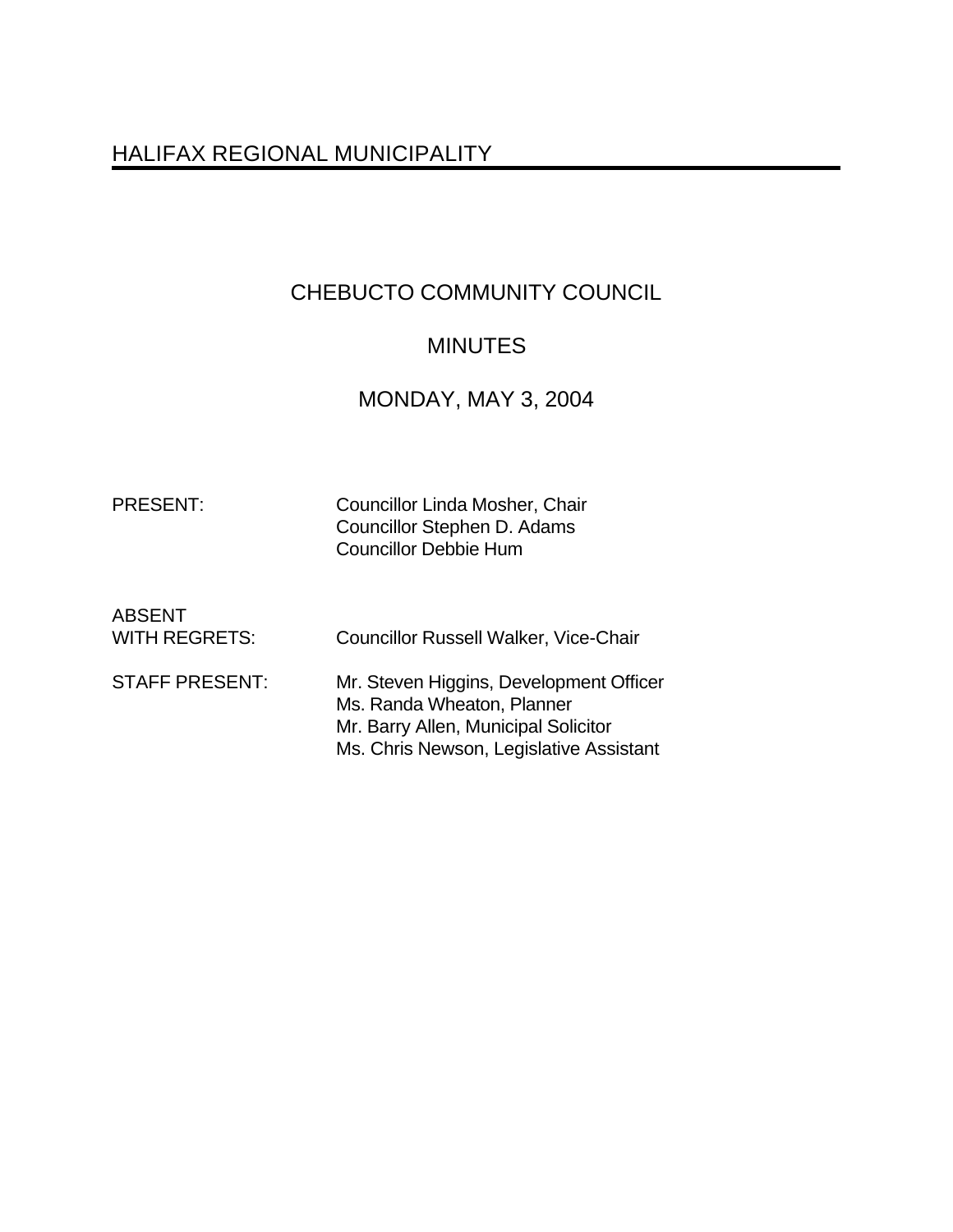# **TABLE OF CONTENTS**

| 1.             |     |                                                                                                                                                     |
|----------------|-----|-----------------------------------------------------------------------------------------------------------------------------------------------------|
| 2.             |     |                                                                                                                                                     |
|                | 2.1 |                                                                                                                                                     |
| 3.             |     | APPROVAL OF THE ORDER OF BUSINESS AND APPROVAL OF ADDITIONS                                                                                         |
| 4.             |     |                                                                                                                                                     |
|                | 4.1 |                                                                                                                                                     |
|                |     | 4.1.1<br>Naming of Belchers Marsh/Belchers Marsh Park  5<br>4.1.2<br>Herring Cove Road Improvement Study - Terms of Reference and<br>4.1.3<br>4.1.5 |
| 5.             |     |                                                                                                                                                     |
| 6.             |     |                                                                                                                                                     |
| 7 <sub>1</sub> |     |                                                                                                                                                     |
|                | 7.1 |                                                                                                                                                     |
| 8.             |     |                                                                                                                                                     |
|                | 8.1 | Case 00616: Amendment to the Prospect and Chebucto Peninsula Land                                                                                   |
| 9.             |     | CORRESPONDENCE, PETITIONS AND DELEGATIONS  11                                                                                                       |
|                | 9.1 |                                                                                                                                                     |
| 10.            |     |                                                                                                                                                     |
|                |     |                                                                                                                                                     |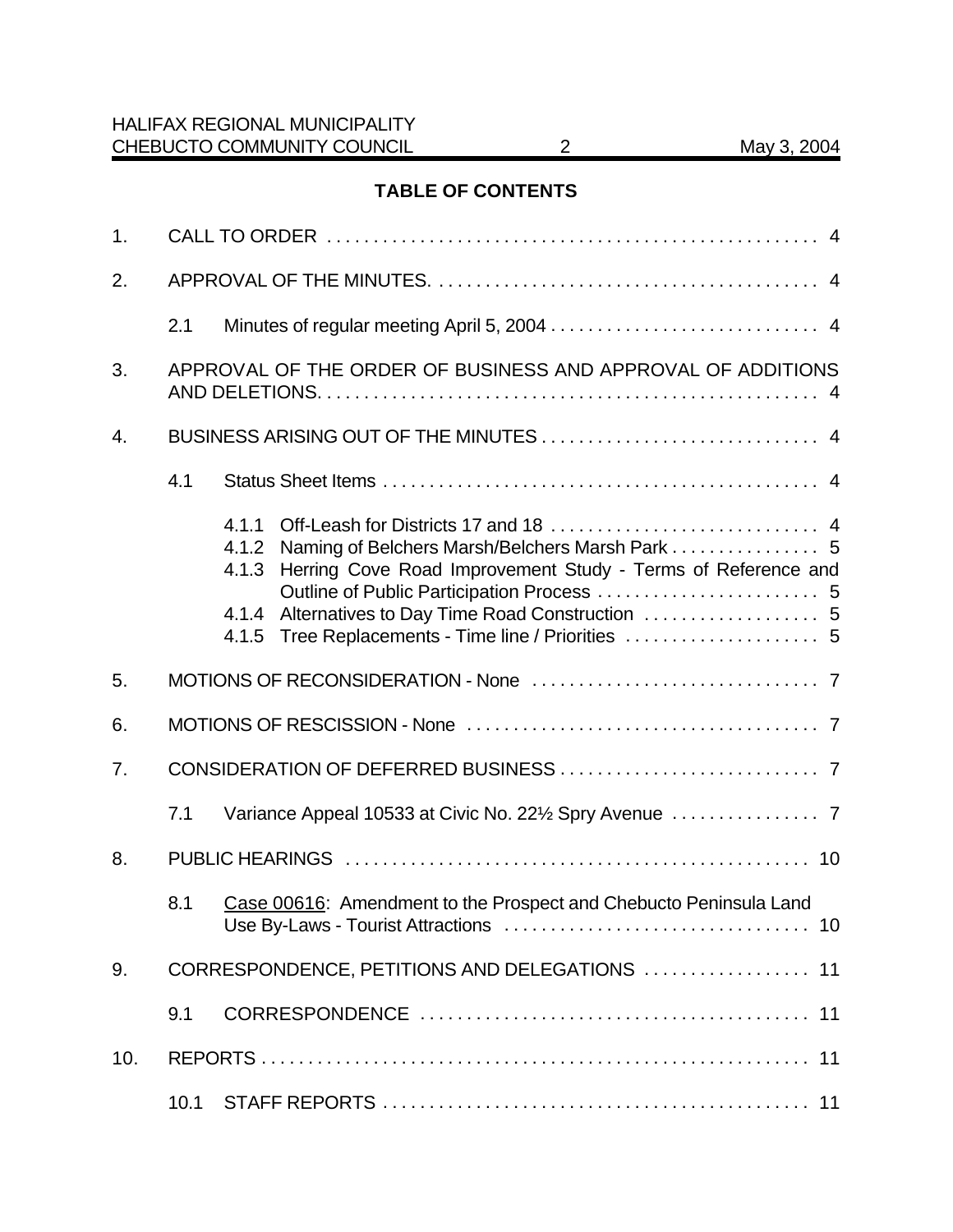|     |      | <b>HALIFAX REGIONAL MUNICIPALITY</b><br>CHEBUCTO COMMUNITY COUNCIL | 3 | May 3, 2004                                                          |
|-----|------|--------------------------------------------------------------------|---|----------------------------------------------------------------------|
|     |      |                                                                    |   |                                                                      |
|     |      | 10.1.1 Case 00376: Development Agreement for an Urban Farm Museum  |   | at 62 Rockingstone Road, Halifax, a registered Heritage Property .11 |
|     | 10.2 | HALIFAX WATERSHED ADVISORY BOARD  11                               |   |                                                                      |
|     |      | 10.2.1 Appointment to Halifax Watershed Advisory Board  11         |   |                                                                      |
| 11. |      |                                                                    |   |                                                                      |
| 12. |      |                                                                    |   |                                                                      |
| 13. |      |                                                                    |   |                                                                      |
| 14. |      |                                                                    |   |                                                                      |
| 15. |      |                                                                    |   |                                                                      |
| 16. |      |                                                                    |   |                                                                      |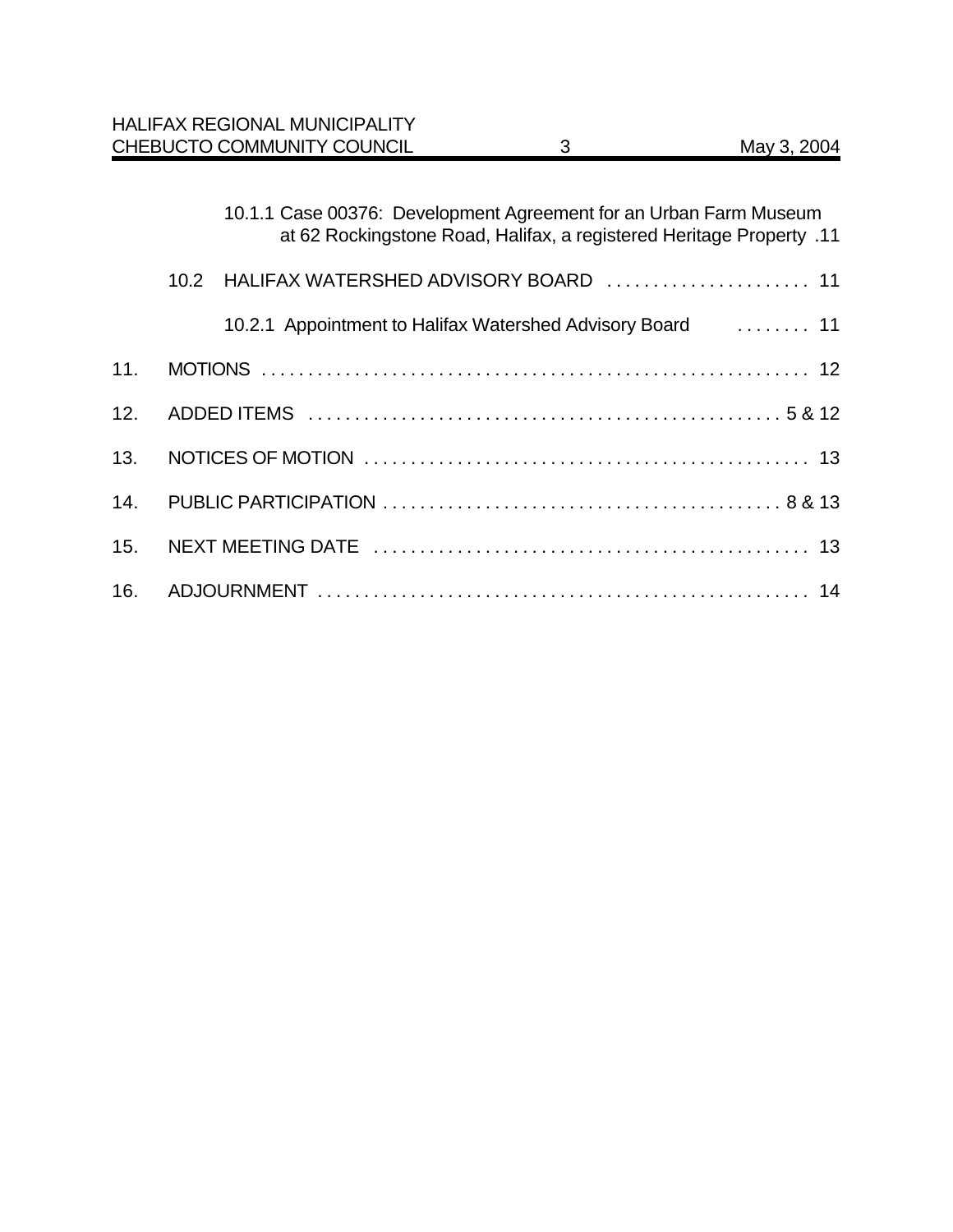## **1. CALL TO ORDER**

The Chair called the meeting to order at 7:00 pm at the Keshen Goodman Library, 330 Lacewood Drive, Halifax.

#### **2. APPROVAL OF MINUTES**

2.1 Minutes of Regular Meeting April 5, 2004.

## **MOVED BY Councillor Adams, seconded by Councillor Hum that the minutes of April 5, 2004 be approved as circulated. MOTION PUT AND PASSED UNANIMOUSLY.**

### **3. APPROVAL OF THE ORDER OF BUSINESS AND APPROVAL OF ADDITIONS AND DELETIONS**

- **ADDED ITEMS**: 12.1 Variance Appeal 647 Bedford Highway
	- 12.2 Infilling North West Arm Councillor Adams
		- 12.3 Leiblin Park Storm Sewers/Elmdale Crescent Councillor Adams
	- 12.4 Acorn Road Issues Councillor Adams

### **DELETIONS:** 8.1 Public Hearing - Case 00616: Amendment to the Prospect and Chebucto Peninsula Land Use By-Laws - Tourist Attractions.

This item to be deleted as it has been determined the issue involves only that portion of District 18 under Western Region Community Council jurisdiction.

**MOVE:** Item 12.1 Variance Appeal - 647 Bedford Highway to be dealt with immediately following the Status Sheet Items.

> Item 14. Public Participation to be dealt with immediately preceding the public hearing.

**MOVED BY Councillor Adams, seconded by Councillor Hum that the agenda be approved as amended. MOTION PUT AND PASSED UNANIMOUSLY**.

#### **4. BUSINESS ARISING OUT OF THE MINUTES**

- 4.1 Status Sheet Items
	- 4.1.1 Off-Leash for Districts 17 and 18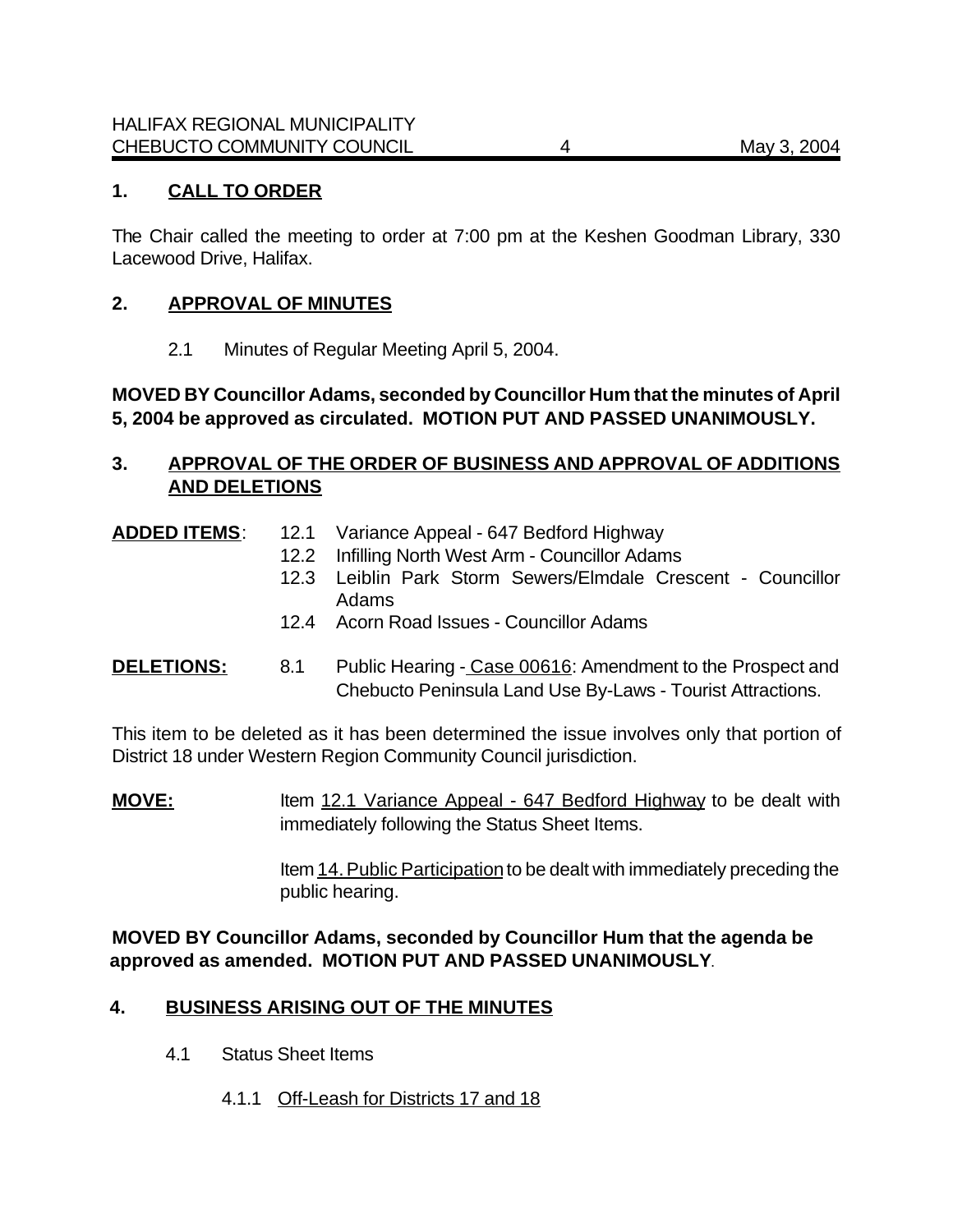Councillor Adams advised this item is **to remain** as there are some developments occurring.

## 4.1.2 Belchers Marsh Park

**MOVED BY Councillor Hum, seconded by Councillor Adams that Chebucto Community Council approve the name "Little Belchers Pond" for the second water body located in District 16 known as Belchers Marsh Park.**

Once approved by Chebucto Community Council, the official water body name must be forwarded to Mr. David Wills, Co-ordinator, Geographical Names for the Province of Nova Scotia.

### **MOTION PUT AND PASSED UNANIMOUSLY.**

This item **to be deleted** from the Status Sheet.

4.1.3 Herring Cove Road Improvement Study - Terms of Reference and Outline of Public Participation Process

Councillor Adams advised HRM staff are well aware of Chebucto Community Council's desire that anyone with any relationship to the Herring Cove Road be consulted in the process. This item **to be deleted** from the Status Sheet.

#### 4.1.4 Alternatives to Day Time Road Construction

• An Information Report dated **xxx** was before Community Council for review.

Councillor Hum advised an information report has been received and the issue may now **be deleted** from the status sheet.

Councillor Mosher requested the resident who raised the issue be sent a copy of the information report.

#### 4.1.5 Tree Replacements - Timeline priorities

Councillor Hum advised there is no information available at this time. **To remain** on status sheet.

# **12. ADDED ITEMS**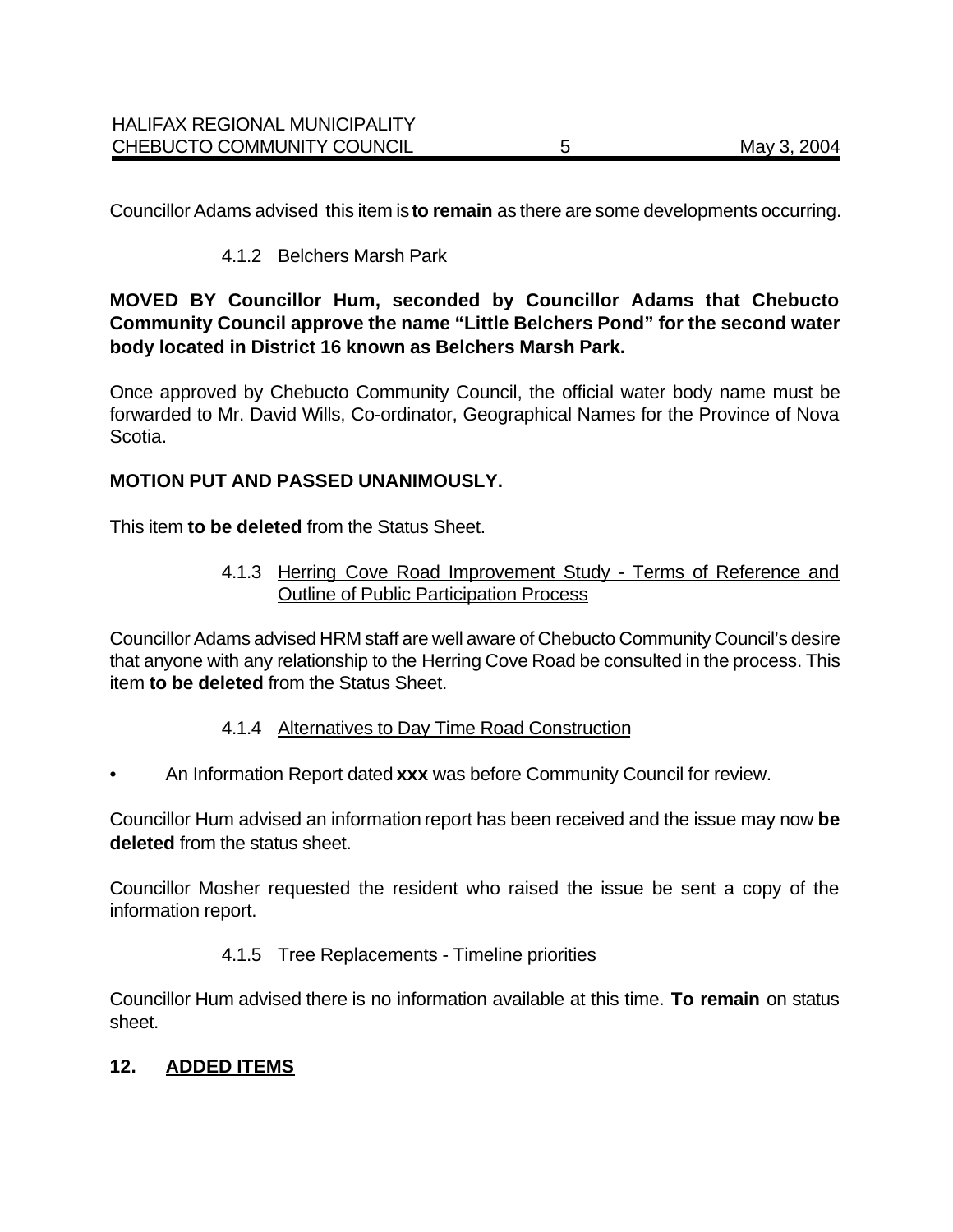#### 12.1 Variance Appeal - 647 Bedford Highway

• A report dated April 26, 2004 was before Community Council.

Mr. Steven Higgins, Development Officer, presented the report.

Councillor Mosher read the guidelines for the public hearing then opened the public hearing calling for any speakers for or against this variance appeal.

# **PUBLIC SPEAKERS:**

# **Ms. Sharon Fiske, 629 Bedford Highway**

- If this variance is given to one, will it automatically be given to another who wishes to build along the Bedford Highway?
- The land is very steep. It goes from the railroad up to the road. There is a narrow bit of land along the Bedford Basin and it is all the same, steep and narrow. At some future date I may want to build on my property.

Mr. Higgins responded each application for a variance is assessed on its own individual merit and whether or not there has been a previous variance granted would not necessarily have any affect on the decision. Unless there are dramatically different circumstances associated with a different property, the technical assessment of the variance would be very similar, not by virtue of precedence but by virtue of the same criteria we would apply.

# **Ms. Gina Namnoum, 636 Bedford Highway**

If the variance does not go through how will the height of the exterior be affected.

Mr. Higgins advised the regulations that apply to this property would have a greater impact at the rear of the property (the Bedford Basin side) and the angle control as steep and as difficult as it is to deal with is not so steep that it intersects all the way to the front of the building. He added the building itself is not in excess of any of the height requirements and if it were to be redesigned it could have the same or similar building height from the Bedford Highway side.

My main concern is with the view from our Bluenose Inn & Suites property as we promote the view of the Bedford Basin when we promote our business. How will the view from our property be affected?

Mr. Higgins commented he does not know for sure how this will impact on the view from her property and undoubtably there will be some.

This will dramatically affect our business as the view from the restaurant will be completely blocked.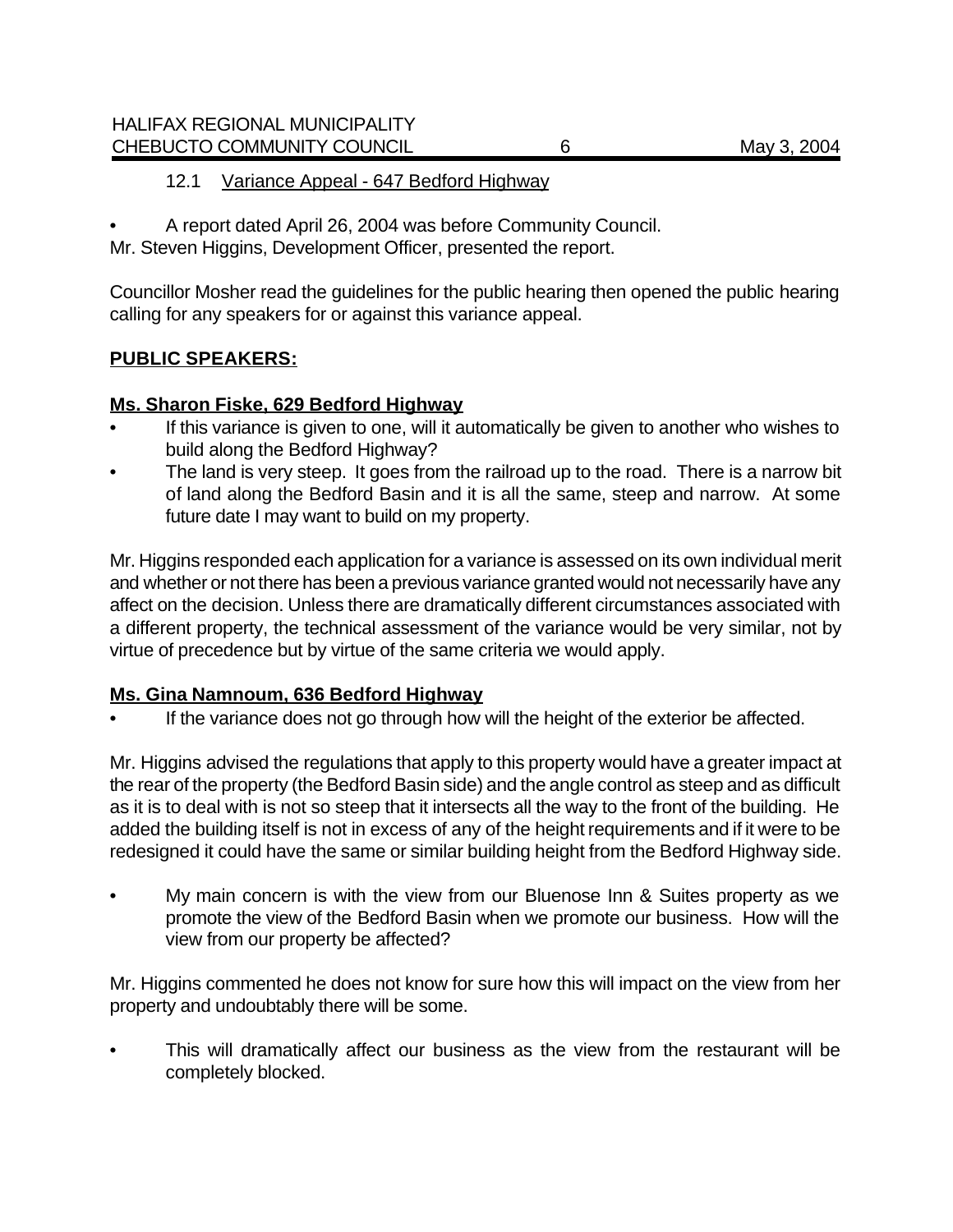#### **Mr. John Namnoum, 636 Bedford Highway**

- If you start now to give permits to build buildings along this section of Bedford Highway, we will have more people asking for more high-rise buildings.
- Most people who travel here from outside enjoy the highway because of the view it is very scenic and they can see things such as the fireworks events.
- If you block all these things it will affect the Tourist Industry in Nova Scotia, one of our largest industries.
- We have 3 or 4 subdivisions going up behind us on the Bedford Highway so why block the view of the Bedford Basin when there is all the building going up on the other side?
- It will look like blocks along the Bedford Highway if we keep building along the Basin side.

# **Mr. Eugene Kazonck, Marvin Lynch Architects**

- Showed site plans (held up a large site plan).
- Challenging to develop on this site as it gets narrower at the north end of the site.
- We doubled the setback along the south end of the site as it was only required to be 10', we have created a 20' setback before the building begins.
- We have aligned the building with the property line rather than the highway side as it creates more open space along the front of the building.
- The 50' height is in the by-laws and we did not even consider challenging the height requirement.
- Ultimately, the main consideration in the variance is along the Basin side which will not impact how the building is viewed from the highway or either end.

Councillor Adams clarified this is not a height issue it is a setback issue.

Councillor Mosher gave third and final call for any speakers for or against this application.

# **MOVED BY Councillor Adams, seconded by Councillor Hum that the public hearing be closed. MOTION PUT AND PASSED UNANIMOUSLY**.

## **MOVED BY Councillor Hum, seconded by Councillor Adams to defer this item for one month in order to consult with staff regarding the setback issue. MOTION PUT AND PASSED UNANIMOUSLY.**

Councillor Mosher suggested a meeting be set-up with the residents in the area and staff to clarify the affects to their direct properties.

# **5. MOTIONS OF RECONSIDERATION - None**

# **6. MOTIONS OF RESCISSION - None**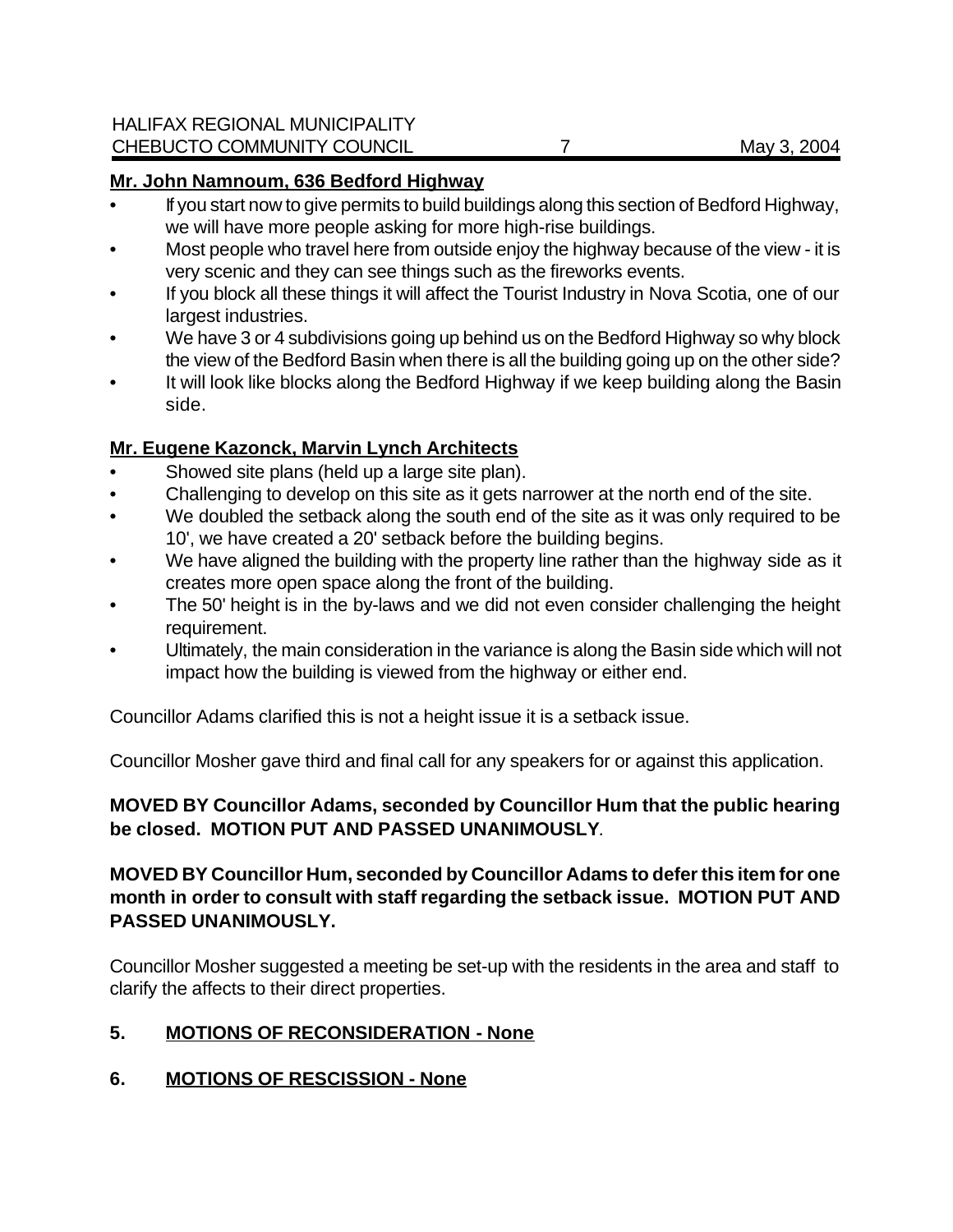#### **7. CONSIDERATION OF DEFERRED BUSINESS**

## 7.1 Variance Appeal **-** 10533 at Civic No. 22½ Spry Avenue, Halifax

# **MOVED BY Councillor Adams, seconded by Councillor Hum that Chebucto Community Council uphold the decision of the Development Officer. MOTION PUT AND PASSED UNANIMOUSLY.**

At this time is was agreed by Community Council to move Item 14 Public Participation portion forward due to some members of the public who would like to speak but are on a time line.

### **14. PUBLIC PARTICIPATION**

#### **Mr. Gerald Muise, 10 Elmdale Crescent, Leiblin Park**

- Ten years ago, our Councillor (Adams) was able to get the storm drain issue (in Leiblin Park) on the capital budget as not only on nights like this but regular nights we have tremendous amounts of water and are suffering a tremendous amount of damage.
- We are patient people in Spryfield and were hoping this project would be done this year but we found out today that it is no longer on it (the capital works budget).
- I want to know why it is not on it (the capital works budget) and if it can be moved up as we are tired of dealing with water.

Councillor Adams clarified with the resident that there are approximately seven residents with water problems (basements and property) on Elmdale Crescent.

We had the understanding that the project was passed and now I hear comments from (HRM) Engineer people that there were no problems on Elmdale Crescent.

# **Mr. Tony Rodgers, 12 Elmdale Crescent, Leiblin Park**

- I am at the end of the street on the southeast portion of Elmdale and I get the bulk of the water. I have a side property that is being underpinned by the water "splashing out"**.**
- Part of what will have to be done to my property is to: tear up my driveway, tear up a good portion of my lawn, and remove a tree stump.
- Get the money that was approved for 2003.
- The project was supposed to be a go, so what happened, why did we get bumped? If the money is there let's spend it.
- I called (HRM) to find out exactly when the work would start to find out "IF" it would start.

Councillor Adams clarified with the area resident that 7 of the 24 homes on Eldale Crescent (East side) have water problems.

#### **Mr. Norman Rain, 14 Armshore Drive**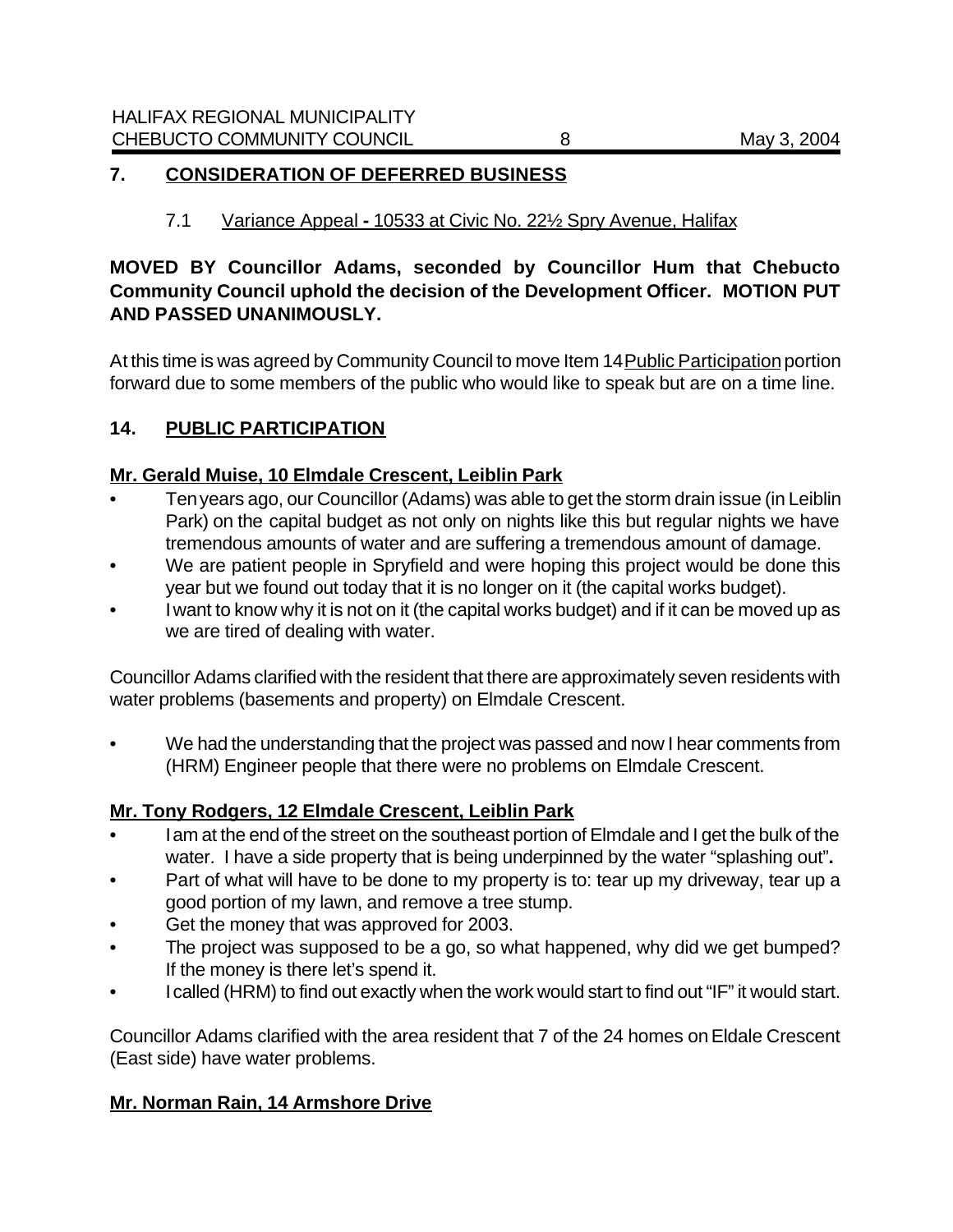- Accessory building built at 24 Armshore Drive had a stop work order issued in 2003 and permission was given to winterize the building for the winter season. Work is still ongoing at this site, a neighbour saw sheet rock being carried into the building and hammering was heard in the late fall (Saturdays and after hours). This was reported to HRM Staff.
- Has an Inspector been to this site lately to see if the stop work order has been violated and what is HRM going to do about this.
- Member of the Committee of Management for the Armdale Yacht Club with 450 members and they are all wanting an answer as to what will happen with the unsightly building built on landfill in the North West Arm.
- Suggest HRM move it back on the property or tear it down.

Councillor Mosher advised these comments will be forwarded to staff and to the Federal Government.

# **Ms. Christine Anne Smith**

Ms. Smith was advised by Councillor Mosher that comments regarding Variance Appeal - 647 Bedford Highway could not be heard as the public hearing has been held and closed and only those residents within 30 meters of the site are able to comment during the public hearing.

- Works as an Environmental Scientist and offered consultation on the environmental aspect of water issues such as the flooding on Elmdale Crescent.
- You have to look at the existing environment first before you go in and do the engineering. People are not happy with the incongruent development that does not respect the nature of the community.
- Submitted her paper on Conserving Urban and Residential Forests to be distributed to all Regional Councillors. Requested the Councillor's read the document and comment on it.
- Requested to make a presentation to Community Council on this matter as well.

Councillor Mosher advised Ms. Smith could be added to the agenda for June 7.

# **Mr. David Cobb, 12 Armshore Drive**

- Faxed to Councillor Mosher earlier today correspondences regarding this issue copies to be circulated to all Chebucto Community Councillors.
- The Information Report presented at the last Chebucto Community Council meeting includes conclusions and decisions so was not purely an Information Report. This is surprising and disappointing for area residents as we have been waiting most of this year for a clear indication of what is being put forward by the property owner and to have the opportunity to respond to that and make decisions.
- Not simply a courtesy, it is a legal necessity that in this kind of a situation, if a decision is being made by the Department, a fair hearing must be given to both sides. This has not happened. We have valuable information to submit that has not been submitted.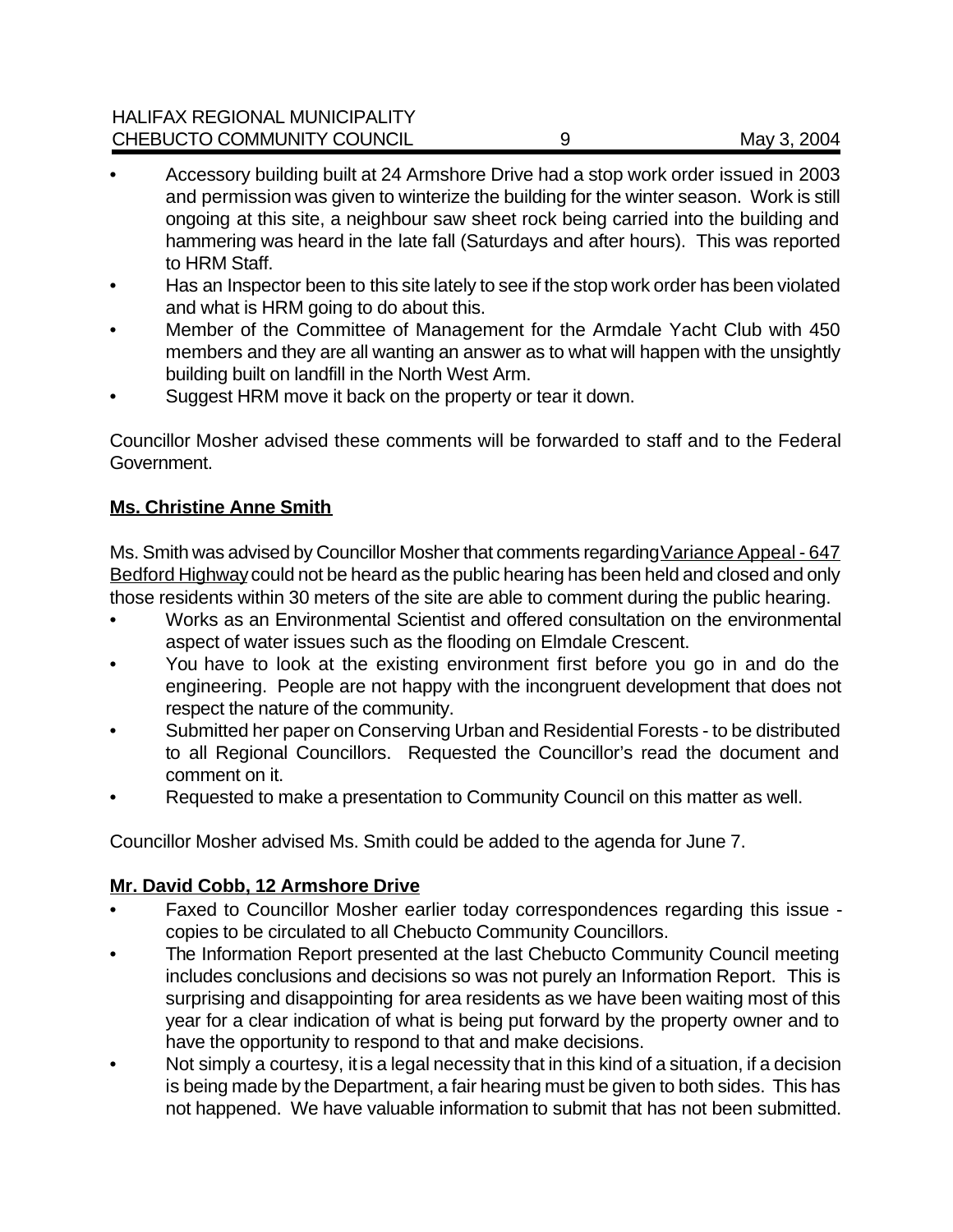- Two auxiliary documents were submitted by Mr. Cobb for the record regarding ownership of the lot at 26 Armshore Drive - Lot 24. An excerpt from the file plan of the Armview Subdivision and a photocopy of the deed to Mr. Bardsley.
- The description of the property is included in these documents. The water lot is described on the deed as being entirely to the east but the eastern boundary of lot 24. The plan of Lot 24, when it was created does not include the water lot.
- How did the consolidation of the water lot and property into a single lot occur given the description?
- We do not know what was filed by the owner of the property to his solicitor therefore we are unable to respond to it.
- The structure is burdensome not only to the residents but to the neighbourhood in general and to anyone who stands at the head of the Arm and looks down or stands at Regatta Point and looks up.
- Request for a review of this particular report (Information Report) is included in my letter.

Councillor Mosher advised copies of the documents submitted this evening will be forwarded to the Development Officer.

## **Mr. Hiram Tiller, Thackery Close**

- Scheduled meetings of Community Council were supposed to be the first Monday of the month. Recently two meetings were cancelled. What is the public notification process for cancelled meetings? Are you not to adhere to the By-Law and meet when you are scheduled to meet? The meetings should be held as scheduled so the public will know they are there.
- Traffic on Bedford Highway (regarding 647 Bedford Highway proposal) has the impact on traffic been considered with the continued development of apartment buildings right along the highway. Development is closing in on this highway.
- If Council wanted to widened the Bedford Highway, it would be restricted as there would be no room. In some areas, this highway is back to two lanes and in the afternoon traffic is back to back.

### **MOVED BY Councillor Hum, seconded by Councillor Adams that a staff report be requested on the following issues:**

- **1. Public Notification of Cancellation of Community Council meetings.**
- **2. Impact to traffic regarding continued development along the Bedford Highway.**

# **MOTION PUT AND PASSED UNANIMOUSLY.**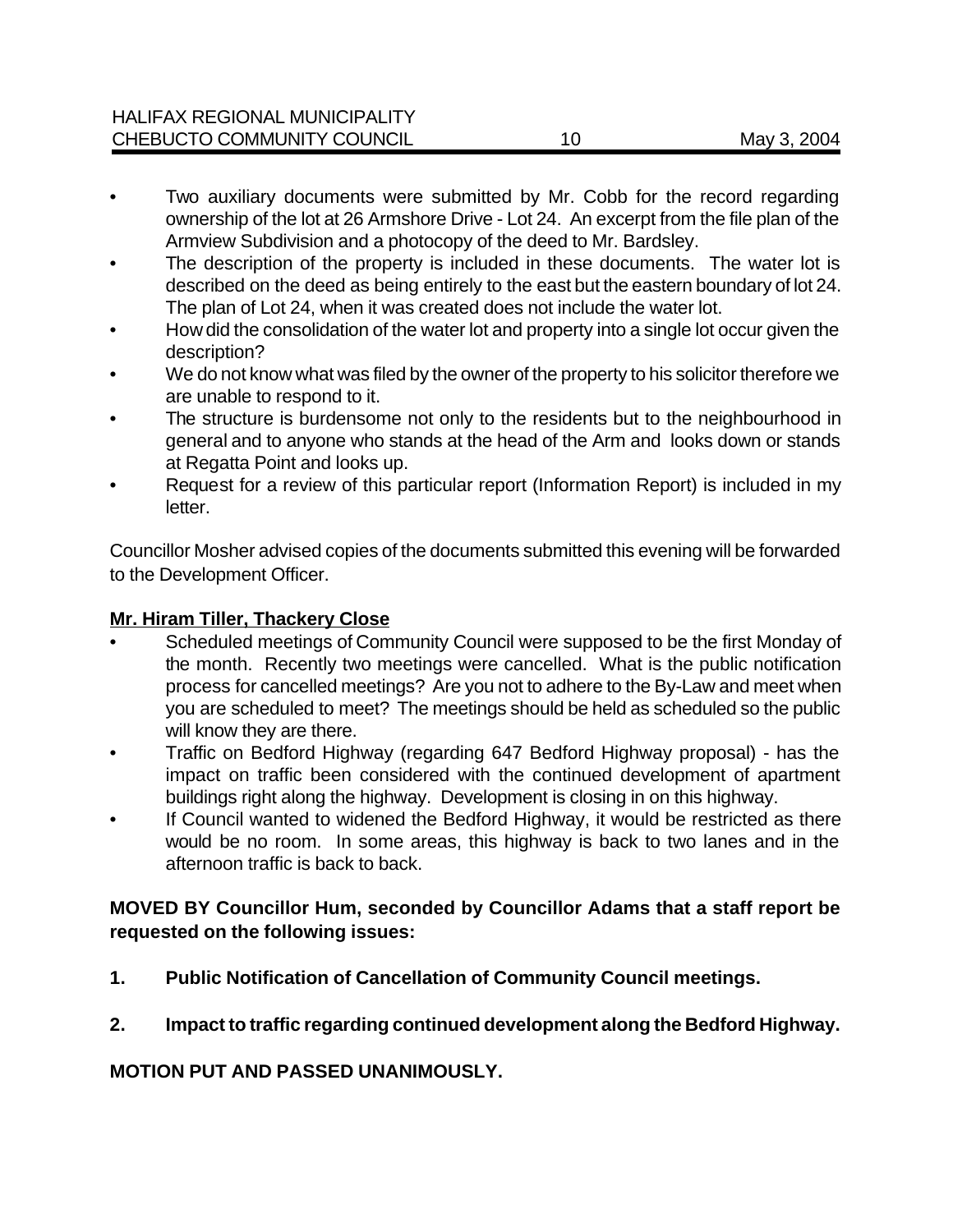### **8. PUBLIC HEARINGS**

8.1 Case 00616: Amendment to the Prospect and Chebucto Peninsula Land Use By-Laws - Tourist Attractions

Deleted under approval of order of business. See page 3.

# **9. CORRESPONDENCE, PETITIONS AND DELEGATIONS**

#### 9.1 CORRESPONDENCE

9.1.1 Development of Condominiums and Your 25 - Year Plan *(E-mail comment from member of the public).*

### **10. REPORTS**

# **10.1 STAFF REPORTS**

- 10.1.1 Case 00376: Development Agreement for an Urban Farm Museum at 62 Rockingstone Road, Halifax, a registered Heritage Property
- A staff report dated March 12, 2004 was before the Community Council.

Mr. Steve Higgins, Development Officer, presented the report.

**MOVED BY Councillor Adams, seconded by Councillor Hum that Chebucto Community Council give notice of motion to consider an application by Janet Kidston (on behalf of the Urban Farm Society) for an Urban Farm Museum at 62 Rockingstone Road, Halifax, and to schedule a public hearing for June 7, 2004. MOTION PUT AND PASSED UNANIMOUSLY.**

# **10.2 HALIFAX WATERSHED ADVISORY BOARD**

- 10.2.1 Appointment to Halifax Watershed Advisory Board
- A report dated April 22, 2004 was before the Community Council.

**MOVED BY Councillor Adams, seconded by Councillor Hum that Chebucto Community Council appoint Councillor Linda Mosher as a representative to the Halifax Watershed Advisory Board.**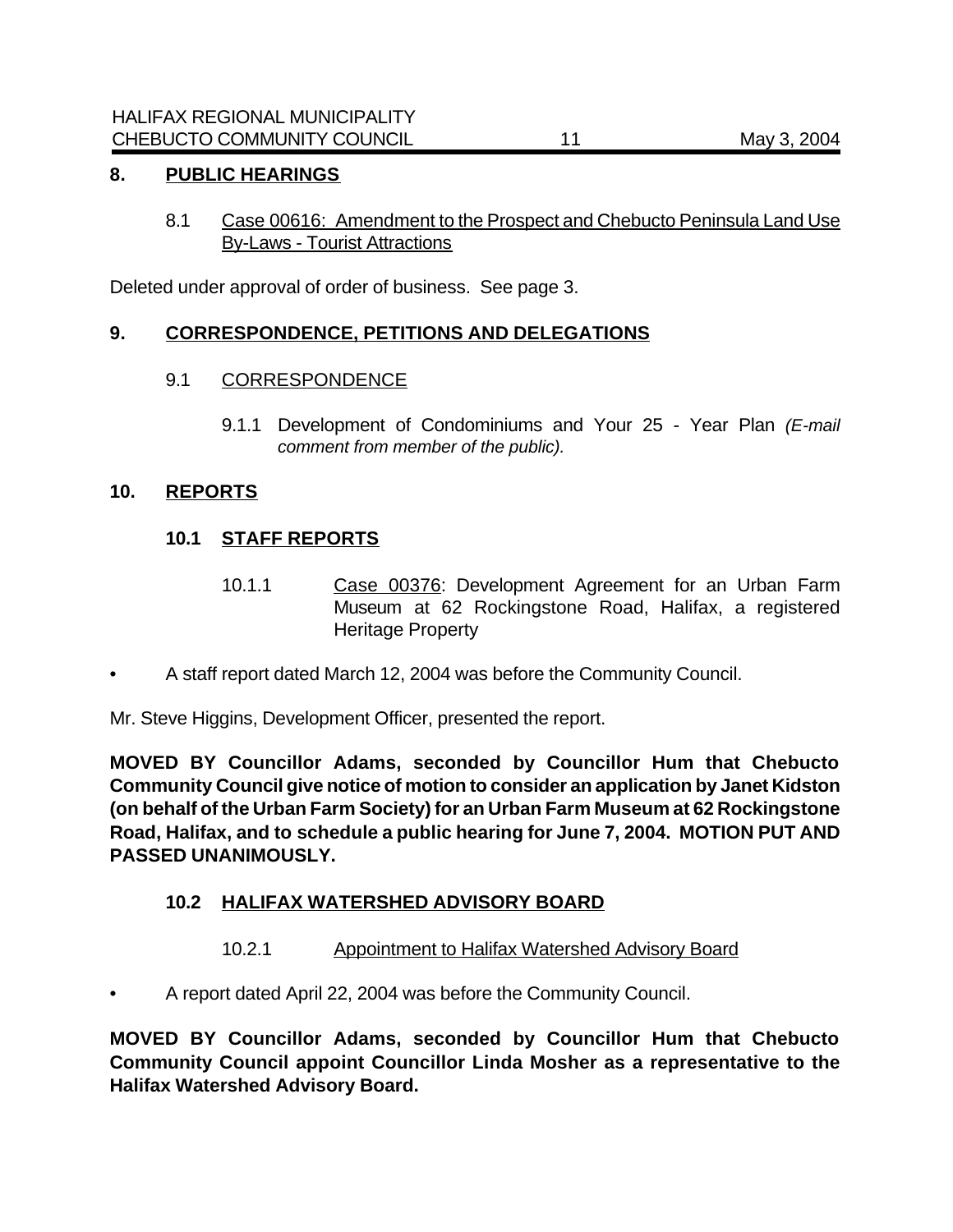| <b>HALIFAX REGIONAL MUNICIPALITY</b> |             |
|--------------------------------------|-------------|
| CHEBUCTO COMMUNITY COUNCIL           | May 3, 2004 |

Councillor Adams advised this is in regards to discussion at Regional Council concerning the Halifax Watershed Advisory Board, which is in Chebucto Community Council's area, not having a Community Council representative appointed whereas Bedford and Dartmouth both have a Community Council representative on their Watershed Advisory Boards.

# **MOTION PUT AND PASSED UNANIMOUSLY.**

**MOVED BY Councillor Adams, seconded by Councillor Hum that the recommendation to appoint a representative of the North West Arm Heritage Association, and all further requests for appointments to the Halifax Watershed Advisory Board, be deferred pending analysis of the planning issues and the Terms of Reference for the Halifax Watershed Advisory Board. MOTION PUT AND PASSED UNANIMOUSLY.**

# **11. MOTIONS - None**

# **12. ADDED ITEMS**

# 12.1 Variance Appeal - 647 Bedford Highway

Moved forward on agenda to be dealt with immediately following Status Sheet Items. See page 5.

# 12.2 Infilling North West Arm

Councillor Adams advised Councillor Mosher and the Regional Director of the Oceans and Habitat branch of the Department of Fisheries and Oceans, with the knowledge of HRM's Regional Planning Manager, have been discussing the issue of infilling on the North West Arm. He then made the following motion: **MOVED BY Councillor Adams, seconded by Councillor Hum that Chebucto Community Council recommend that the Harbour Plan portion of HRM's Regional Plan include an assessment of infilling activities on the North West Arm as part of the Community Based Plan. MOTION PUT AND PASSED UNANIMOUSLY.**

# 12.3 Leiblin Park Storm Sewers / Elmdale Crescent

Councillor Adams advised that, in the old City of Halifax, he put forward the recommendation that one Crescent per year in Leiblin Park be included in the Capital Budget. He added this was to be an automatic process whereby each year a Crescent would be identified based on need and prioritized so that the worst Crescents would be done first. Elmdale Crescent was scheduled to be done this year.

Councillor Adams further advised when he noticed Elmdale Crescent was not on the Capital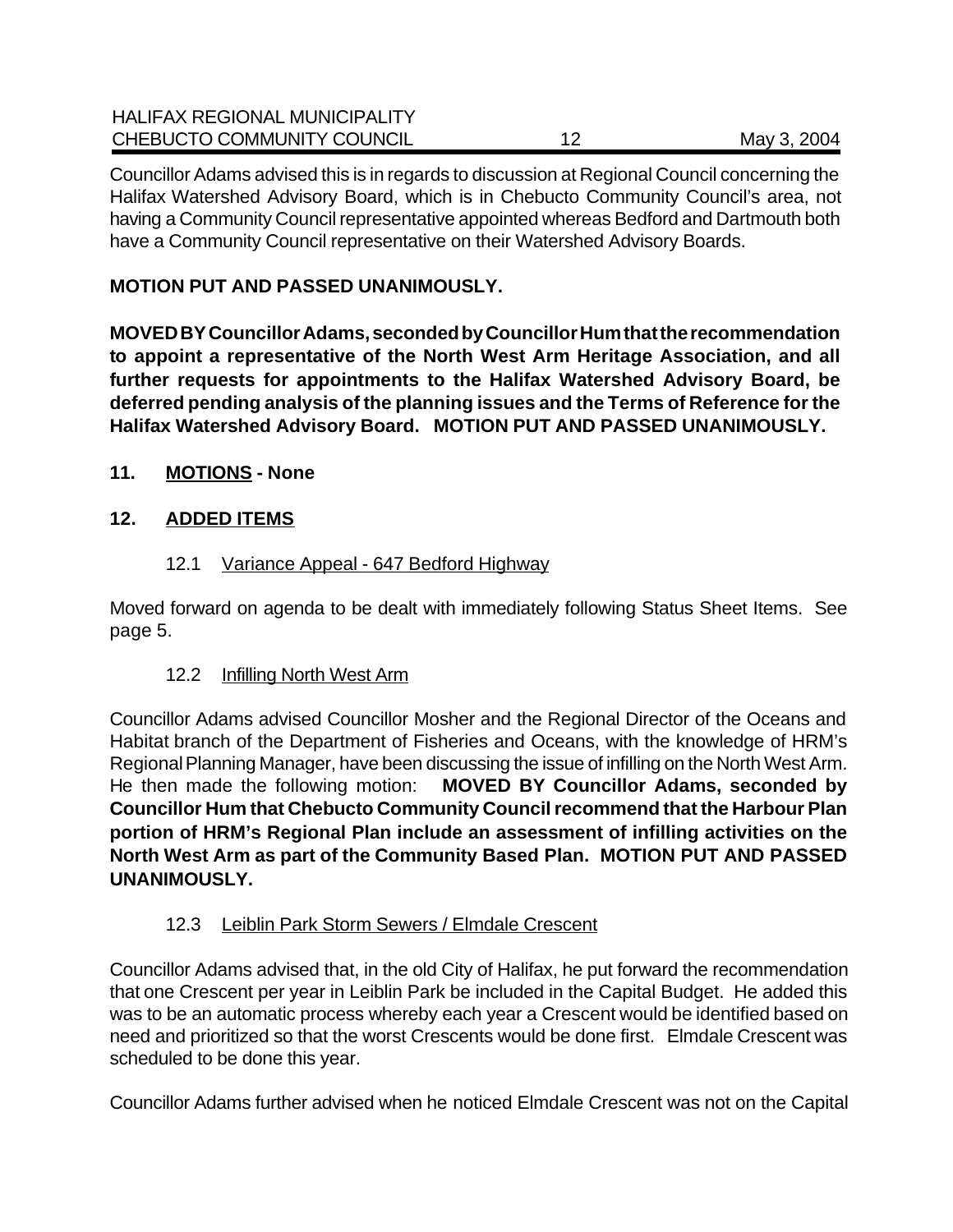| <b>HALIFAX REGIONAL MUNICIPALITY</b> |    |             |
|--------------------------------------|----|-------------|
| CHEBUCTO COMMUNITY COUNCIL           | 12 | May 3, 2004 |

Project list he sent an e-mail to staff noting the project was not on the list. Staff responded since there were no problems with Elmdale Crescent or IvyLea Crescent it was not included in this year's Capital Works. Councillor Adams added the two residents of Elmdale Crescent who just presented indicated there is indeed a problem. He commented an additional \$300,000.00 was added to the Capital Works budget for both Elmdale Crescent and IvyLea Crescent and both have been eliminated.

**MOVED BY Councillor Adams, seconded by Councillor Hum that;**

- **1. HRM Staff report on Elmdale Crescent and IvyLea Crescent storm sewer constructions and why they were taken out of the capital works budget for 2004 considering the project was pre-planned ten years ago.**
- **2. Staff determine if the projects that took precedent over these two projects were emergency matters.**
- **3. This item be referred for discussion to the May 11, 2004 session of Regional Council.**

Councillor Adams advised on the east side of Elmdale Crescent there are seven (7) out of twelve (12) homes with flooding problems due to the lack of a storm sewer. He further requested resident comments made this evening regarding this issue be added in the minutes and forwarded to staff.

# **MOTION PUT AND PASSED UNANIMOUSLY.**

12.4 Acorn Road Issues

**Moved by Councillor Adams, seconded by Councillor Hum that staff be advised that:**

- **1. There is a large piece of granite blocking drainage ditch at end of Acorn Road.**
- **2. Small park at end of Acorn Road is in need of upgrade as it is now unusable and access to the lake is compromised,**
- **3. Barrier at end of Acorn Road is severely damaged and should be replaced.**
- **4. Staff to contact area resident regarding a land swap (consider the rights to the pipes under her driveway for the land) concerning a piece of property she has been maintaining for over 20 years.**